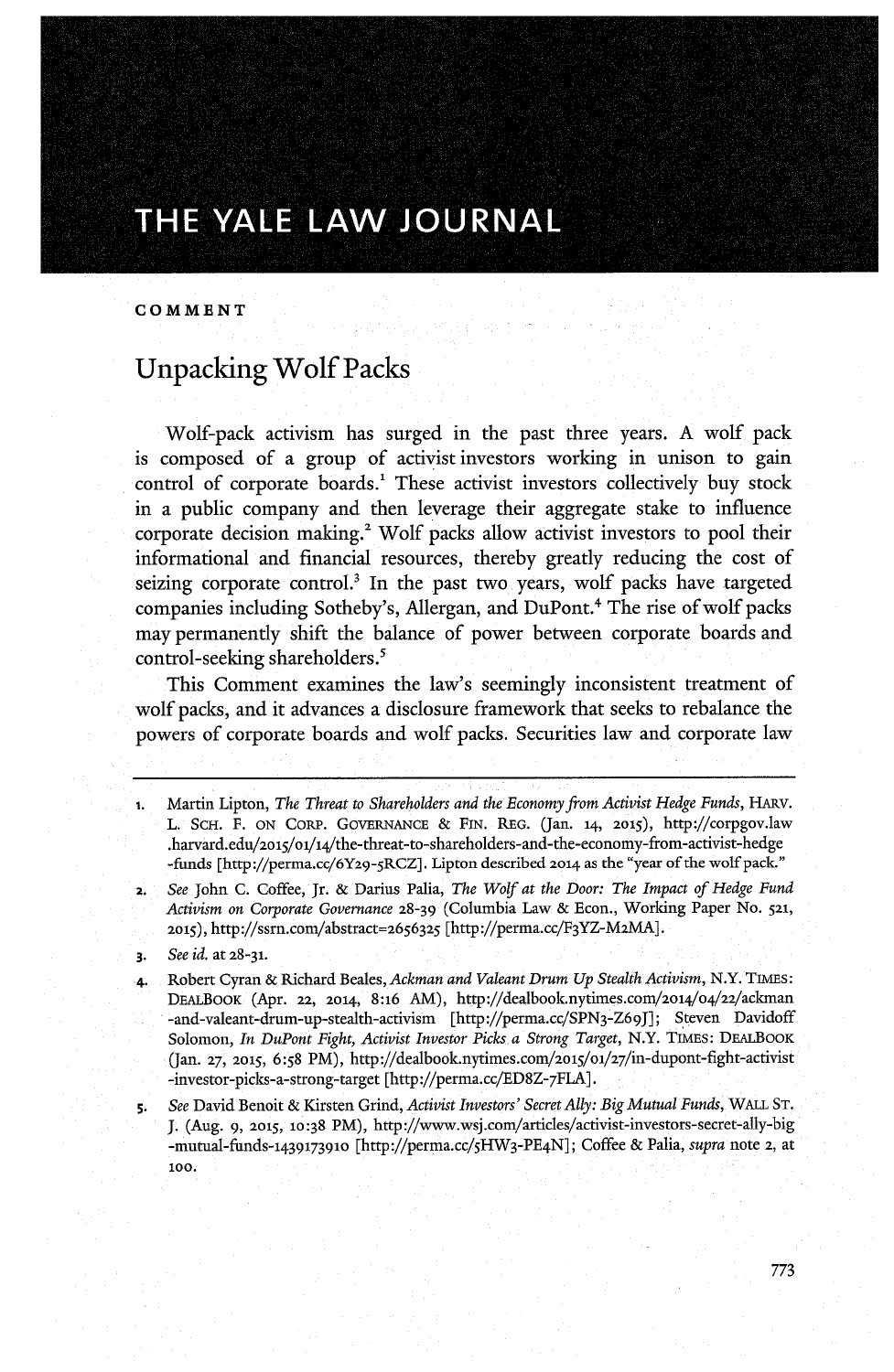diverge in their approach to wolf packs. On the one hand, section **13(d)** of the Securities Exchange Act-designed to alert corporate boards and shareholders to takeover threats-construes wolf packs narrowly. As a result, boards and shareholders may not receive advance notice of wolf-pack activism. On the other hand, the Delaware Court of Chancery recently adopted a relatively expansive conception of wolf packs that may overly punish activist investors. **I** argue that requiring wolf packs to make prophylactic disclosures will strike the right balance. It will allow boards to better respond to wolf-pack activism and enable courts to better adjudicate the proportionality of such responses.

The Comment proceeds as follows: Part I discusses the history and characteristics of wolf-pack activism. Part II argues that current laws simultaneously underregulate and overregulate wolf packs to the detriment of both boards and investors. Finally, Part III explains how prophylactic disclosures can help restore the balance of power between wolf packs and corporate boards.

## **1. THE ORIGINS AND ANATOMY OF A WOLF PACK**

Wolf packs emerged from the recent growth in shareholder activism. Activist shareholders are typically hedge funds that generate profit **by** implementing major changes in public companies. Such changes may involve altering a company's financing structure, investment strategy, or number of employees.<sup>7</sup> To effectuate change within a public company, activist investors often purchase a large stake in the public company and then lobby the company's management to implement changes that the investors believe would increase shareholder value. Activist investors may also seek to win the support of the company's other shareholders via a proxy contest to install the activist investors' choice of directors on the corporate board.<sup>8</sup> Fights to win over shareholders are aggressive and **highly** public; oftentimes, they create tremendous pressure for a company's incumbent directors to acquiesce to the activists' demands.<sup>9</sup>

Activist hedge funds took off in the early **1990s** after the Securities and Exchange Commission (SEC) began loosening its proxy statement rules.<sup>10</sup> In

**<sup>6.</sup>** Thomas W. Briggs, *Corporate Governance and the New Hedge Fund Activism: An Empirical Analysis,* **32 J.** CORP. L. 681, **686-94 (2007).**

**<sup>7.</sup>** *See* Bill George **&** Jay W. Lorsch, *How To Outsmart Activist Investors,* **HARV.** Bus. REv., May **2014,** at **88,** go.

**<sup>8.</sup>** *See id.* at **92.**

**<sup>9.</sup>** *See id.*

**<sup>1</sup>o.** *See Briggs, supra* note **6,** at **686-94.**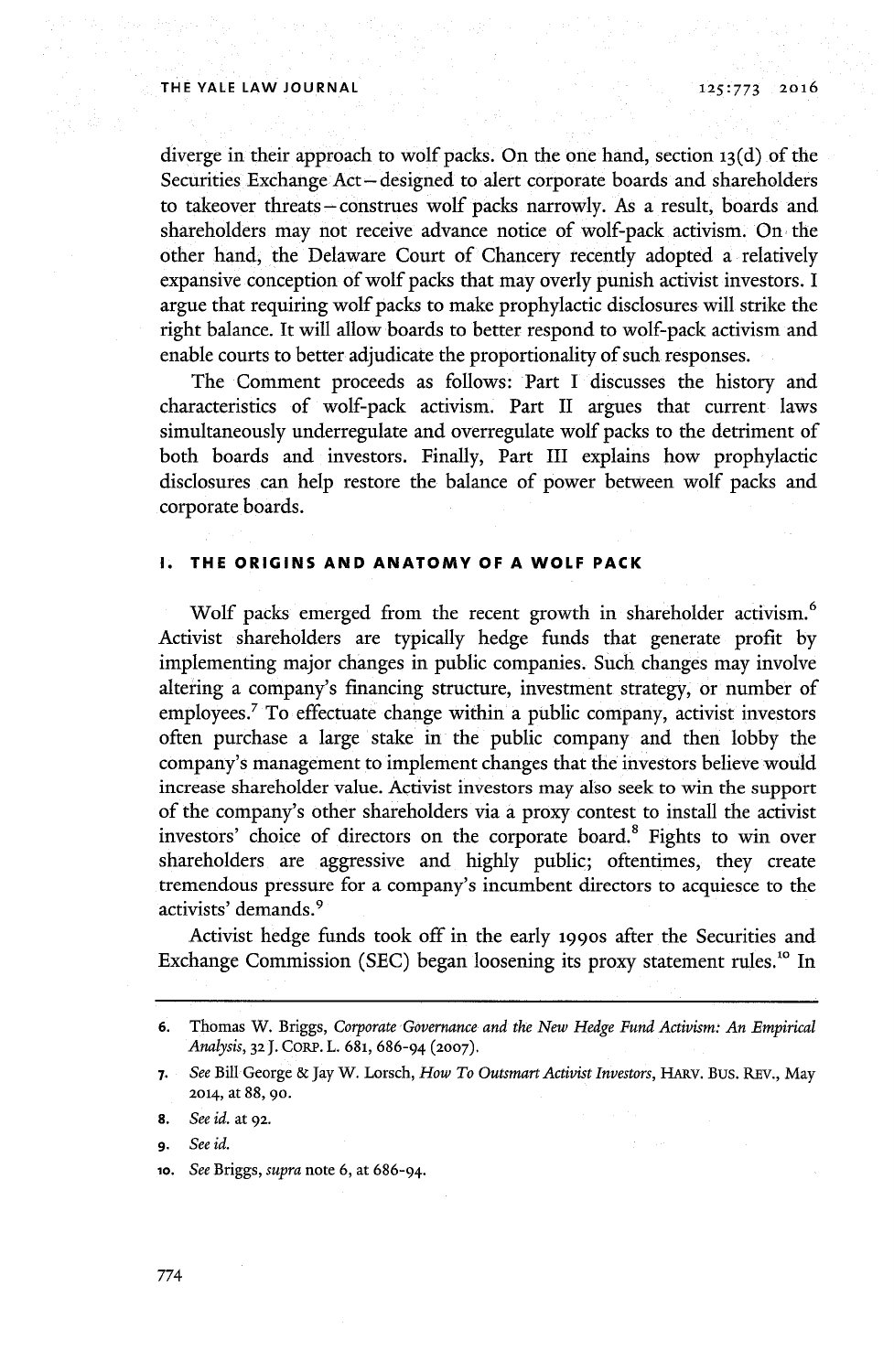#### **UNPACKING WOLF PACKS**

**1992,** the **SEC** stopped censoring proxy statements, allowing activist shareholders to be more vocal in their criticisms of incumbent corporate boards." Seven years later, the **SEC** adopted Rule **14a-12,** which allowed activist investors to lobby other shareholders before filing a proxy statement." The rule allowed activists to gauge the level of support from other shareholders and mitigate the risk of losing a costly proxy contest.

The growth of activist hedge funds led to the emergence of wolf packs. The phenomenon first came to the attention of the courts in **2002** when a real estate company sued three investment funds for securities fraud in *Hallwood Realty Partners, LP v. Gotham Partners, LP.*<sup>13</sup> Under section **1**3(d)(3) of the Securities Exchange Act, groups of persons must disclose beneficial ownership of more than five percent of a company's stock.<sup>14</sup> The Second Circuit, however, construed section  $13(d)(3)$  narrowly and held that the discussions between investment firms regarding their purchases did not make the firms a "group."" *The Hallwood* decision loosened regulatory oversight of wolf packs and fueled their growth.<sup>16</sup> In the last two years, as the markets have recovered, wolf packs have rapidly reemerged.<sup>17</sup>

Economists believe that wolf packs tend to form when a single lead investor acquires a substantial stake in a target company.<sup>18</sup> After the lead company makes its purchase, it often encourages other activist investors to purchase stocks in the target company.'9 The activist investor makes these tips in the hopes of securing a broader coalition of votes for its proxy fight. The lead activist's large purchase may also independently spur purchases from other activist investors.<sup>20</sup> These investors may catch wind of upcoming activist activity and buy stocks in an attempt to profit from the lead activist's success. In short, although wolf packs may not be deemed a "group" under securities law, there is both empirical and anecdotal evidence of coordination among

- 12. *Id.* at **689.**
- **13. 286 F.3d 613 (2d** Cir. **2002);** *see Briggs, supra* note **6,** at **691.**
- 14. **15 U.S.C. §** 78m(d) (2012).
- **15.** *Hallwood,* **286 F.3d** at 617-18.
- **16.** *See Briggs, supra* note **6,** at **691;** Coffee **&** Palia, *supra* note **2,** at *35.*

**17.** Lipton, *supra* note **i,** at **i.**

- **18,** *See* Alon Bray et al., *Wolf Pack Activism* 3-4 (Robert H. Smith Sch., Research Paper No. RHS **2529230, 2015),** http://ssrn.com/abstract=2529230 [http://perma.cc/K358-W8JR]; Coffee **&** Palia, *supra* note 2, at **23-33.**
- **ig.** Coffee **&** Palia, *supra* note 2, at **23-33.**
- **2o. Id.** at 34.

**ii.** *Id.* at **687.**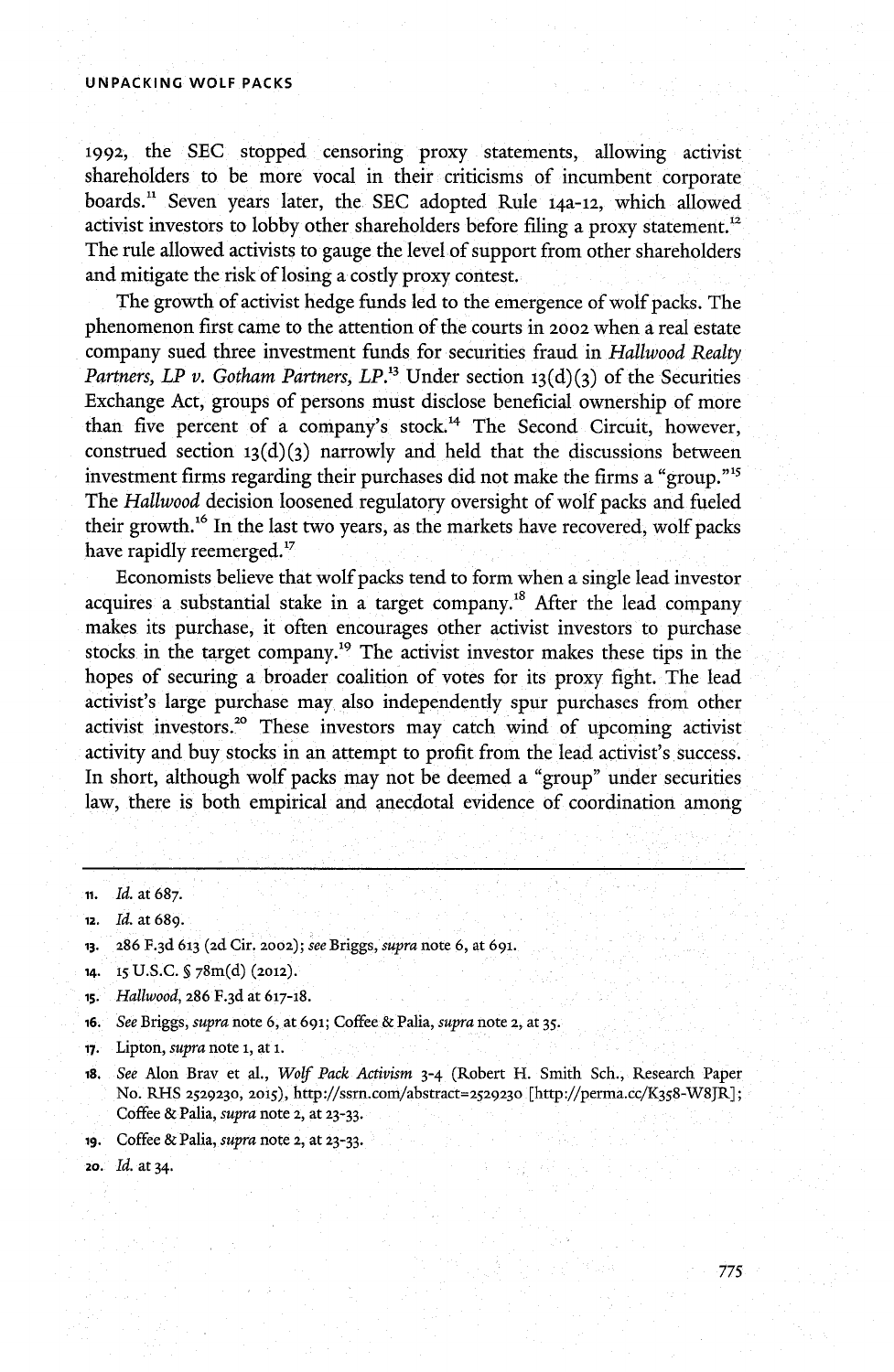activist investors.<sup>21</sup> Studies indicate that stock prices of a target diverge from market averages in the ten to twenty days before activists publicly disclose securities purchases.<sup>22</sup>

Wolf packs, however, appear to collapse as quickly as they form. The duration of an activist's participation is tied to how the activist plans to generate return.<sup>23</sup> In cases where a proxy fight merely seeks to replace a company's board of directors, wolf-pack participants tend to sell their shares shortly after the change is accomplished. $^{24}$  In cases where the wolf pack seeks to restructure the company, the participants may hold onto their stakes for a longer period of time while the changes are carried out. $^{\mathit{25}}$  Most participants in a wolf pack do not hold onto their portfolio in the long run, with most exiting within a year.<sup>26</sup> Some participants will even drop out before the proxy fight.<sup>27</sup>

## **II. HOW CURRENT LAW SIMULTANEOUSLY UNDERREGULATES AND OVERREGULATES WOLF PACKS**

**A** fundamental goal of both securities and corporate law is the protection of shareholder **interests. <sup>8</sup>**An important component of this goal is preserving the balance of power between control-seeking shareholders and corporate boards.<sup>29</sup> The two parties serve as a check on each other: control-seeking shareholders help monitor corporate boards while corporate boards owe fiduciary duties to prevent control-seeking investors from exploiting their

- **22.** *See* sources cited *supra* note **21.**
- **23.** *See* Coffee **&** Palia, *supra* **note** 2, at **36;** Charles Nathan, *Observations on Short-Termism and Long-Termism,* HARV. L. **SCH.** F. **ON CORP. GOVERNANCE** *&* FIN. REG. (Oct. **12, 2015), http://corpgov.law.harvard.edu/2o5/lo/12/observations-on-short-termism-and-long** -termism [http://perma.cc/YU8S-6PVG].
- **24.** Coffee *&* Palia, *supra* note **2,** at **36.**
- **25.** *Id.* at **36-37.**
- **26.** BraV et al., *supra* note **21,** at **1769;** Alon Bray et al., *Hedge Fund Activism: A Review, 4* FOUND. **&** TRENDS FIN. **185,** 205 **(2010);** Coffee *&* Palia, *supra* note **2,** at **36.**
- **27.** Coffee **&** Palia, *supra* note **2,** at **36.**
- **28.** *See* WILLIAM T. **ALLEN ET AL.,** COMMENTARIES **AND CASES ON** THE LAw OF BUSINESS **ORGANIZATIONS 269-70** (<sup>4</sup> th ed. 2012); **STEPHEN J.** CHOI **& A.C.** PRrCHARD, **SECURITIES REGULATION:** CASES **AND** ANALYSIS **1-2** (<sup>4</sup> th ed. **2015).**
- **29.** *See Briggs, supra* note **6,** at **708.**

**<sup>21.</sup>** *See* Lucian **A.** Bebchuk et al., *The Long-Term Effects of Hedge Fund Activism, 115* **COLUM. L. REV. 1085, 1122 (2015);** Alon Bray et al., *Hedge Fund Activism, Corporate Governance, and Firm Performance,* **63 J. FIN. 1729, 1756 (2008);** Susan Pulliam *et* al., *Activist Investors Often Leak Their Plans to a Favored Few: Strategically Placed Tips Help Build Alliances for Campaigns at Target Companies,* WALL **ST. J.** (Mar. **26, 2014, 10:37** PM), http://www.wsj.com/articles /SB10001424052702304888404579381250791474792 [http://perma.cc/33N2-UR53]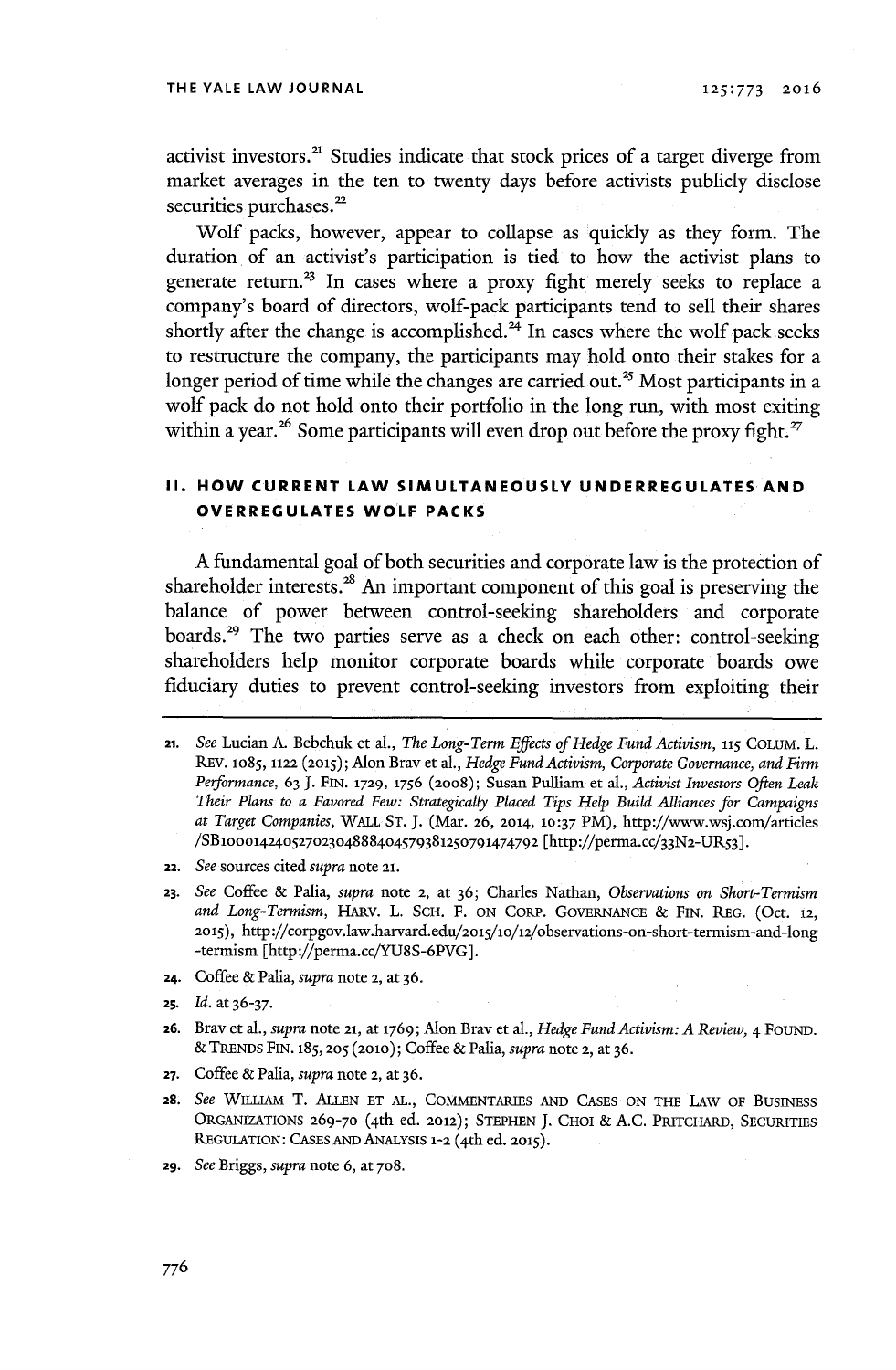#### **UNPACKING WOLF PACKS**

holdings to the disadvantage of minority shareholders.<sup>30</sup> Securities law seeks to balance the competing interests of control-seeking shareholders and boards through disclosure rules.<sup>31</sup> Meanwhile, corporate law seeks to achieve the same end through ex post review of board decisions.<sup>32</sup> In the case of wolf packs, however, neither securities law nor corporate law appears to adequately balance the power of boards and control-seeking activist investors.

*A. How WolfPacks Defeat Section <sup>1</sup><sup>3</sup> (d) of the Securities Exchange Act*

Enacted in 1968 under the Williams Act, section  $13\frac{d}{3}$  was a response to the growth of all-cash takeovers that escaped the disclosure requirements under section 14 of the Securities Exchange Act.<sup>34</sup> Congress believed disclosures were necessary to ensure that shareholders were promptly alerted to possible changes in company management and corporate control.<sup>35</sup> Consequently, section **13(d)** requires all persons or groups holding a five percent or greater stake in a public company to disclose their ownership within ten days of surpassing the five percent threshold.<sup>36</sup>

Wolf packs, however, are able to evade section **<sup>1</sup> <sup>3</sup>(d)** in three ways. First, wolf packs can simply avoid detection if each of the activist investors acquires less than a five percent stake in the target. In **2011,** the Second Circuit reaffirmed the narrow scope of "group" under section **<sup>1</sup> <sup>3</sup>(d)** in *CSX Corp. v. Children's Investment Fund Management (UK) LLP."* The court held that specific evidence of coordination among the shareholders is required in order for them to be deemed a group.<sup>38</sup> Currently, it is particularly difficult for

**31. ALLEN ET AL.,** *supra* note **28,** at **612, 621.**

**32. CHOI & PRITCHARD,** *supra* note **28, at 2.**

- **33. 15 U.S.C. §** 78m(d) **(2012).**
- **34.** *See* Adam **0.** Emmerich et al., *Fair Markets and Fair Disclosure: Some Thoughts on the Economics of Blockholder Disclosure, and the Use and Abuse of Shareholder Power, 3 HARV. Bus.* L. REv. **135, 144** *&* **n-30 (2013).**
- *3s. Id.*

- **37.** 654 **F. <sup>3</sup>d 276,** 284 **(2d** Cir. **2011)** (holding that "a precise finding, adequately supported **by** specific evidence, of whether a group existed for purposes of acquiring **CSX** shares outright during the relevant period needs to be made").
- **38.** *Id.*

**<sup>30.</sup>** *See* Lucian **A.** Bebchuk **&** Robert **J. Jackson, Jr.,** *The Law and Economics of Blockholder Disclosure,* **2** HARV. Bus. **L. REV. 39,** *45* **(2012);** Briggs, *supra* note **6,** at **718.**

**<sup>36.</sup> 15** U.S.C. **§** 78m(d).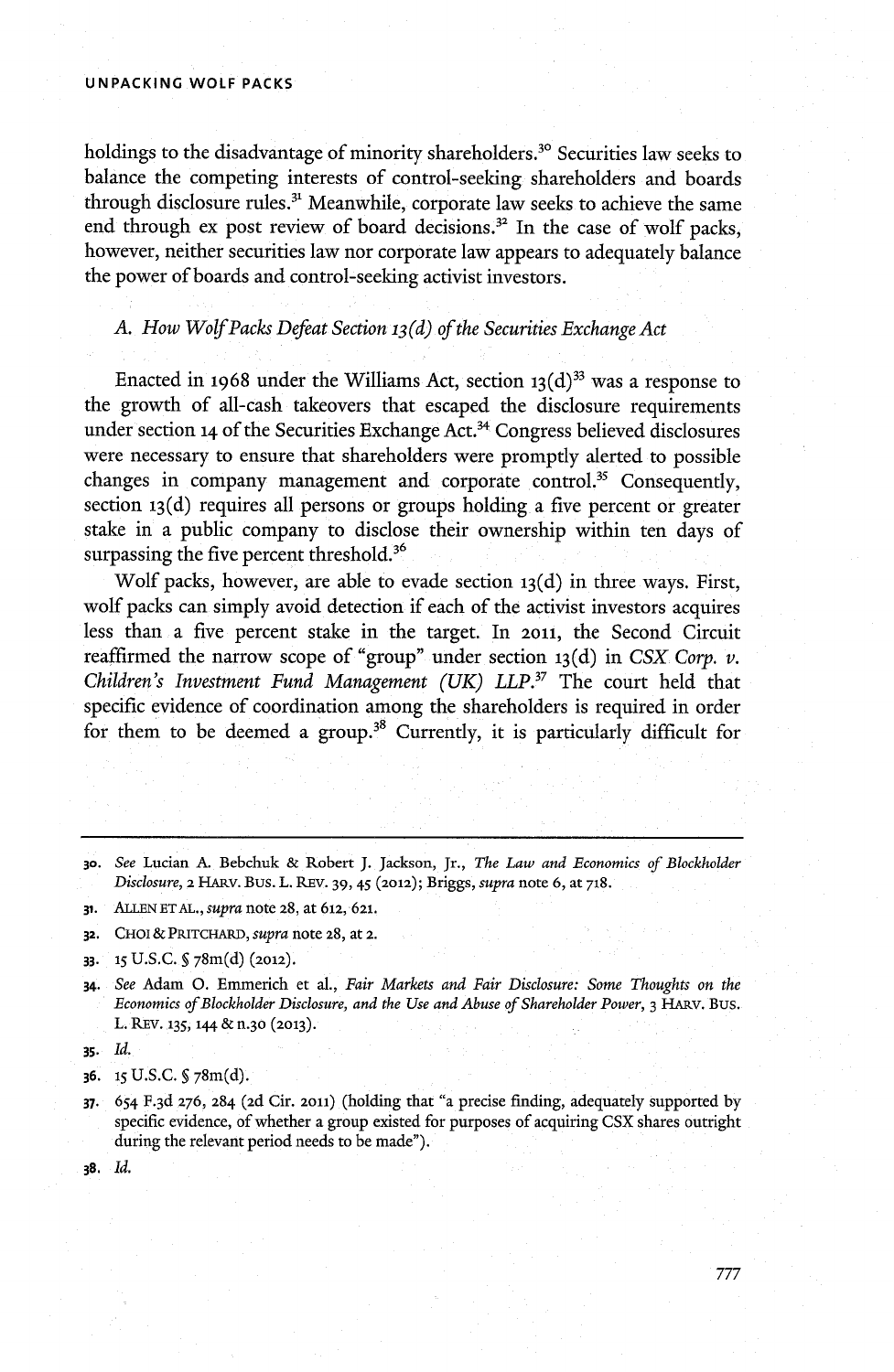corporate boards to identify and classify activist shareholders who purchase less than a five percent stake as a "group."<sup>39</sup>

Second, wolf packs can partially evade section **<sup>1</sup> <sup>3</sup> (d)** when only the lead activist shareholder discloses its ownership stake. Such a move can lead corporate boards to underestimate the activist threat. For example, in the fight over control of Barnes and Noble, the lead activist investor held an **18.7%** stake in the company.<sup>40</sup> However, the actual wolf pack controlled a 36.14% stake.<sup>4</sup> The wolf pack's sizeable stake meant that the activist investors only needed **13.87%** of the shareholder votes to establish the majority required to oust the incumbent board.

Third, the ten-day disclosure window under section **1<sup>3</sup> (d)** critically undermines the value of any potential disclosures from wolf-pack members. Activist investors typically engage in a buying frenzy during this ten-day period<sup>42</sup> in order to maximize their profits from future increases in share price. **A** wolf pack's aggregate shareholdings thus concentrate potential gains among a small handful of activist investors.

The ability of wolf packs to evade section **<sup>1</sup> <sup>3</sup>(d)** procedurally and substantively shifts power away from other shareholders and corporate boards and toward activist funds that may have relatively short investment horizons. Investors with short investment horizons may be less keen on costly but potentially lucrative research and development spending, preferring instead to use excess cash reserves to bolster immediate earnings and stock prices. In particular, institutional shareholders with long-term investment objectives and corporate management seeking to implement long-term strategic goals may find themselves particularly disadvantaged in the face of increasing wolf-pack activism.<sup>43</sup>

- **41.** *Id.*
- **42.** *See* Emmerich et al., *supra* note 34, at **150-53.**
- 43. Whether shareholder activism generates long-term value for shareholders is subject to intense debate. *Compare* Bebchuk et al., *supra* note **21** (arguing that shareholder activism does not have a detrimental effect on long-term interests of companies), *with* Martin Lipton, *Empiricism and Experience; Activism and Short-Termism; the Real World of Business, HARV. L.* **SCH.** F. **ON** CORP. **GOVERNANCE & FIN. REG.** (Oct. **28, 2013),** http://corpgov.law.harvard .edu/2o13/1o/28/empiricism-and-experience-activism-and-short-termism-the-real-world-of -business [http://perma.cc/Z3HA-2WYC] (arguing that activism has led to serious adverse effects on companies).

**<sup>39.</sup>** *See* Coffee **&** Palia, *supra* note **2,** at **28.**

**<sup>40.</sup>** Yucaipa Am. **All.** Fund II, L.P. v. Riggio, **1 A.3d 310, 324** (Del. **Ch. 2010).**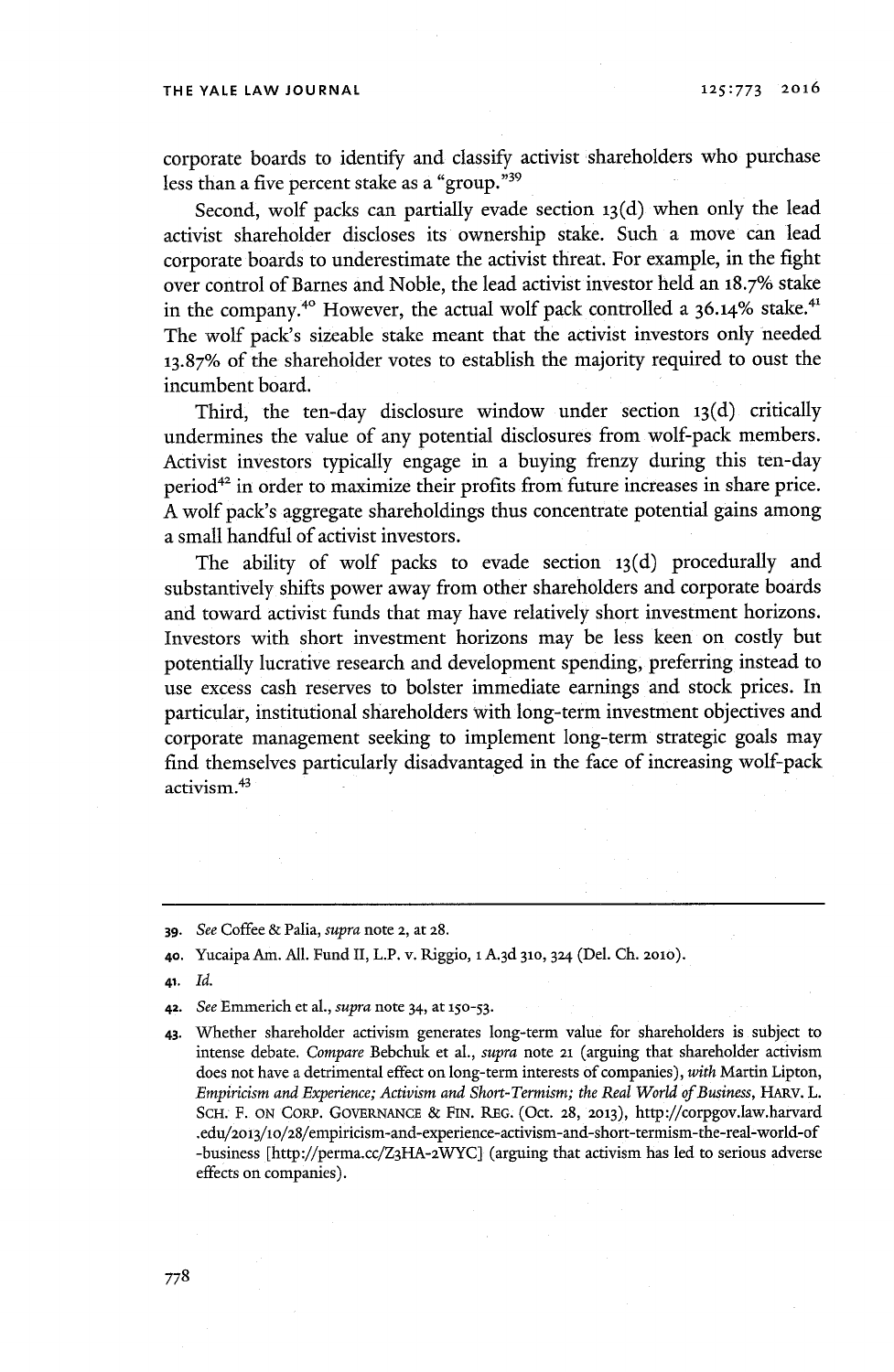## *B. How Judicial Doctrine in Corporate Law May Cast an Overbroad Net over WolfPacks*

Corporate boards traditionally adopt poison pills in response to controlseeking shareholders.<sup>44</sup> The poison pill is a share dilution device invented in the 1980s that makes it very costly to acquire control of the target company.<sup>45</sup> The Delaware Chancery Court's recent decision upholding Sotheby's poison pill, *Third Point LLC v. Ruprecht,46* appears to have adopted a broad stance against collaboration among activist investors.

*Third Point* involved the ongoing contest for control of Sotheby's. In May **2013,** three activist funds - Third Point **LLC** (Third Point), Trian Fund Management, L.P. (Trian), and Marcato Capital Management **LLC**  $(Marcato) - began purchasing shares in auction giant Sotheby's.<sup>47</sup> In response$ to the possibility that the three investors would form a wolf pack, the Sotheby's board adopted a poison pill that would be triggered if any of the three funds acquired more than a ten percent ownership stake.<sup> $48$ </sup> In reviewing the proportionality of Sotheby's response, Vice Chancellor Parsons considered the threat to include parties acting with "conscious parallelism"<sup>49</sup>**-a** significantly broader concept than the "group" definition under section **13(d).** Ignoring the absence of formal agreements between Trian, Marcato, and Third Point, Vice Chancellor Parsons noted that there "was the objectively reasonable possibility that Third Point was working in connection with one or more other hedge funds in an attempt to create a control block within the Company's stockholder base."so

*Third Point* is no outlier. In *Yucaipa American Alliance Fund II, LP v. Riggio*,<sup>51</sup> a case decided in 2010, then-Vice Chancellor Strine suggested that a poison pill that capped activist share ownership at twenty percent was justified to prevent two activist investors from forming "a de facto control bloc **. .** through conscious parallelism." $52$  In short, corporate law has seemingly adopted a much broader view of wolf packs than securities law.

<sup>44.</sup> *See* **ALLEN ET AL.,** *supra* note **28,** at **522-32.**

<sup>45.</sup> *Id.*

**<sup>46.</sup>** No. 9 4 6 <sup>9</sup> -VCP, **2014 WL 1922029** (Del. **Ch.** May **2, 2014).**

<sup>47.</sup> *Id.* at \*3-4

**<sup>48.</sup>** *Id.* at **\*9-11.**

**<sup>49.</sup>** *Id.* **at \*20.**

**so.** *Id.*

**<sup>51. 1</sup> A. <sup>3</sup>d 310** (Del. **Ch. 2010).**

**<sup>52.</sup>** *Id.* **at 359-60 n.254.**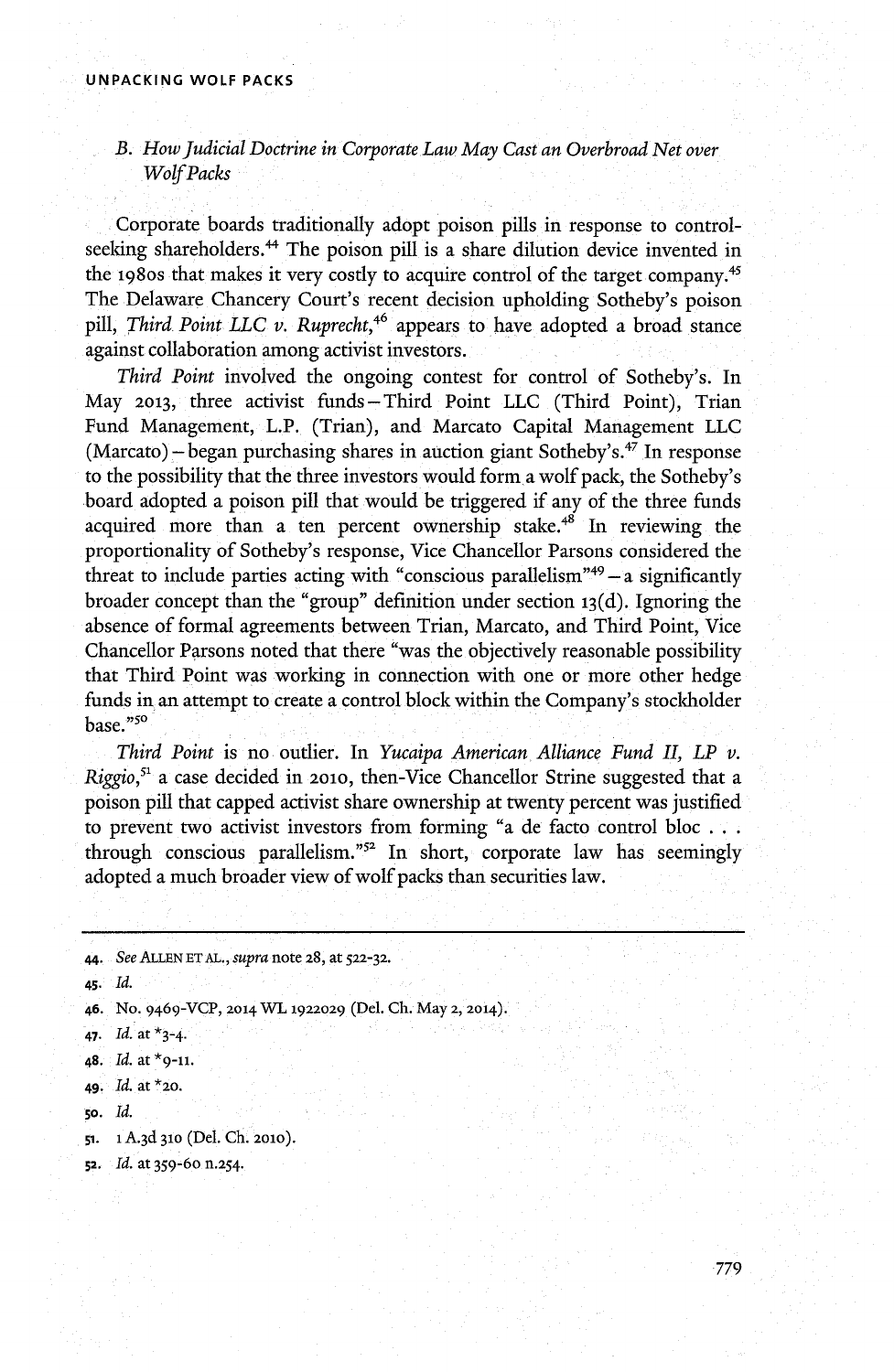While securities law underregulates wolf packs, corporate law may well do the opposite. First, using "conscious parallelism" to identify wolf packs may overestimate the actual strength of activist alliances. Wolf-pack activists have different agendas and some may exit before a proxy contest.<sup>53</sup> In *Third Point*, Trian sold its stake in Sotheby's a month after the company implemented its poison pill.<sup>54</sup> Meanwhile, Marcato, unlike Third Point, was more interested in getting Sotheby's to return its cash reserves to investors than in implementing management changes. After the Sotheby's board negotiated an end to Third Point's agitation earlier this year, Marcato was left to lobby against the board alone.<sup>55</sup> The Sotheby's saga suggests that, in some instances, wolf packs can be relatively loose coalitions with different investment agendas and timelines.

Second, the Delaware courts' sparse conceptualization of "conscious parallelism" may have a chilling effect on activists. Neither *Third Point* nor *Yucaipa* clearly articulated what constitutes "conscious parallelism." Rather, the courts' opinions rely heavily on the facts and weigh the perceived threat against the specific provisions of the board's poison pill.<sup>56</sup> Such analysis introduces significant legal uncertainty and may lead to excessive deterrence against wolf packing. In an increasingly crowded activist market, there is a real risk of overpunishing wolf-pack activism: stock prices may suffer due to increased market uncertainty over the legality and potential success of activist campaigns, including those that may yield value for shareholders. Activist investors may also be less inclined to share information regarding potential target companies, as they have done in the past.<sup>57</sup>

Finally, the Delaware courts' use of "conscious parallelism" to uphold a poison pill may encourage corporate boards to adopt more expansive poison pills. Currently, most poison pills use the securities law definition of "group" to define wolf packs.<sup>58</sup> However, corporate boards may be inclined to adopt the broader Delaware definition as an additional means of deterrence. While these pills would likely be contested in court, the fact-intensive review required to

**<sup>53.</sup>** *See* Bray et al., *supra* note **18,** at 4-8; Coffee **&** Palia, *supra* note **2,** at **36.**

**<sup>54.</sup>** *See* Margaret Collins, *Peltz's Trian Sold State Street Shares in Third Quarter,* **BLOOMBERG** Bus. (Nov. **15, 2013, 12:00** AM), http://www.bloomberg.com/news/articles/2ol3-11-14/peltz-s -trian-sold-sotheby-s-state-street-stakes-last-quarter [http://perma.cc/TJ9S-N3NK].

**sS.** David Benoit, *Marcato Urges Sotheby's To Buy Back Stock,* **WALL ST. J.** (Feb. **20, 2015, 1:19** PM), http://www.wsj.com/articles/marcato-urges-sothebys-to-buy-back-stock-1424456393 [http://perma.cc/U4UF-M2BJ].

**<sup>56.</sup>** *See* Leonard Chazen **&** Jack **S.** Bodner, *Conscious Parallelism May Justii a Wolf Pack Pill,* LAw360 (May **27, 2014,** 9:45 PM), http://www.law36o.com/articles/54o818/conscious -parallelism-may-justify-a-wolf-pack-pill [http://perma.cc/349E-GBKP].

**s7.** Pulliam et al., *supra* note **21.**

**s8.** *Id.*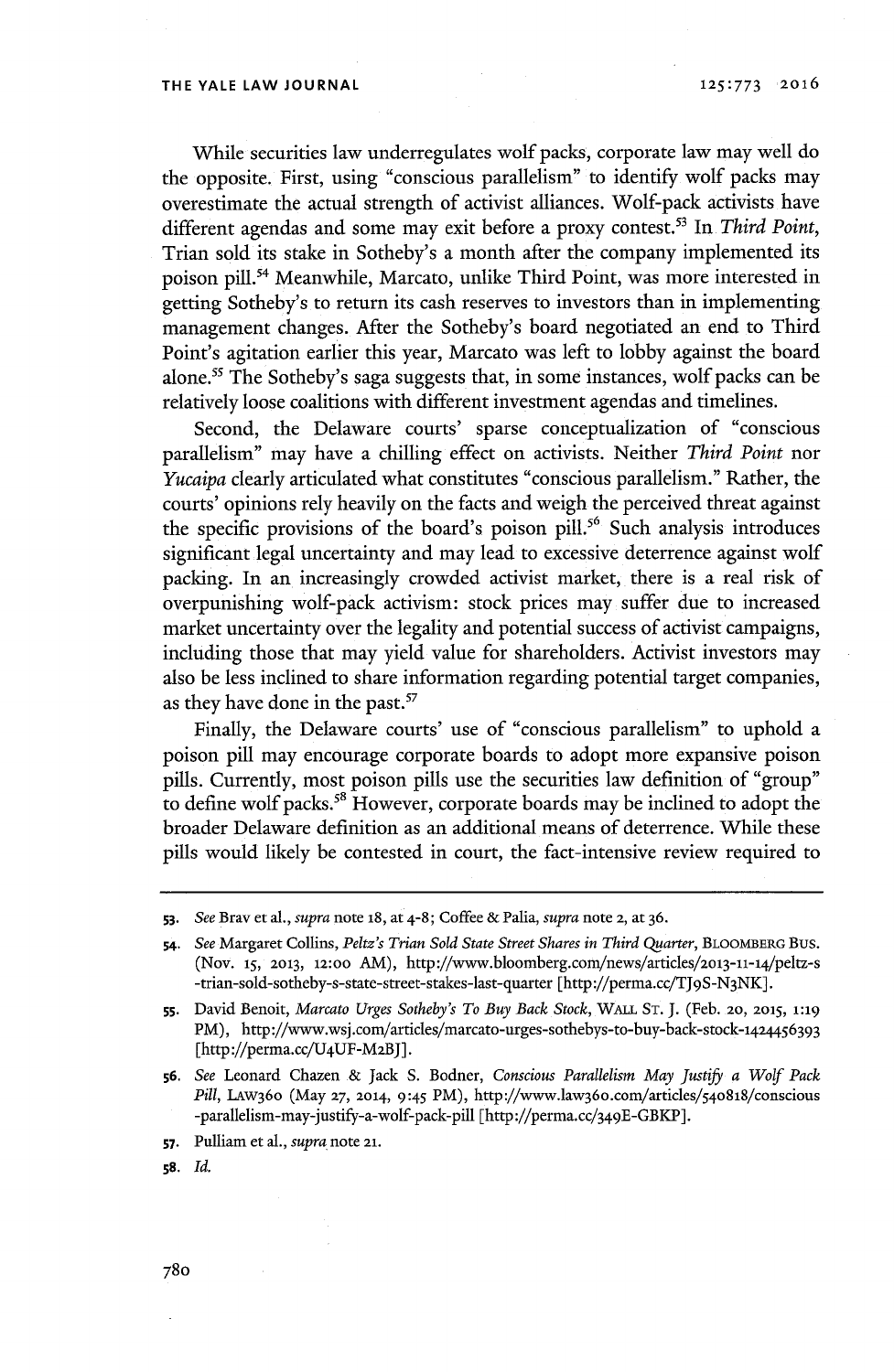## **UNPACKING WOLF PACKS**

determine the validity of such pills may place undue time and cost burdens on activist investors.

## **Ill. TAMING THE WOLF PACK: THE VALUE OF PROPHYLACTIC DISCLOSURES**

The law's treatment of wolf packs faces timing and identification problems. Securities law allows wolf packs to slip under its disclosure rules. Corporate law, meanwhile, may cast an overbroad net on wolf packs.

Preemptive disclosures may provide a means of resolving both the timing and identification problems surrounding wolf packs. This Part recommends a preemptive disclosure framework that requires three amendments to Rule **<sup>1</sup> <sup>3</sup>d** under the Securities Exchange Act: **(1)** shortening the current ten-day grace period for making a Schedule **<sup>1</sup>3D** filing disclosing when an investor or group acquires a five percent or greater stake in a public company, **(2)** broadening the definition of "group" under Rule **13d- <sup>5</sup>**in order to require all activist investors to name the other investors to whom they have disclosed their intention to engage in a proxy fight once they collectively acquire a five percent or greater stake in a public company, and **(3)** imposing penalties for activists who fail to fully disclose the identities of wolf-pack members.

The framework's first requirement provides earlier notification of potential changes to a targeted company. The requirement also limits activist investors' ability to use the current ten-day reporting period to amass a de facto controlling stake. While this requirement affects all shareholder activists, its impact would be most acutely felt **by** wolf packs that benefit from the coordination opportunities provided **by** the ten-day buffer and reap the greatest profits from a successful activist campaign. As such, this requirement would not only better alert boards to possible wolf-pack activity, but also level the playing field for activists who are not part of the wolf pack.

The second requirement for prophylactic disclosure from activist investors addresses the fact that wolf packs are most likely to form when a lead activist investor tips off other activists about an upcoming proxy fight.<sup>59</sup> This requirement is designed to identify wolf-pack members without having to resort to circumstantial evidence or proxy measures such as 'conscious parallelism." Rather than trying to establish a bright-line test for what constitutes a wolf pack and risk substantive evasion, the **SEC** and the courts ought to shift the task to activists who, as insiders, are most apt to know their membership. Since activists may seek to conceal the identity of the wolf pack **by** either overdisclosing or underdisclosing the names of participants,

**<sup>59.</sup>** *See* Bray et al., *supra* note 18, at **24-26;** Coffee **&** Palia, *supra* note **2,** at **23-33.**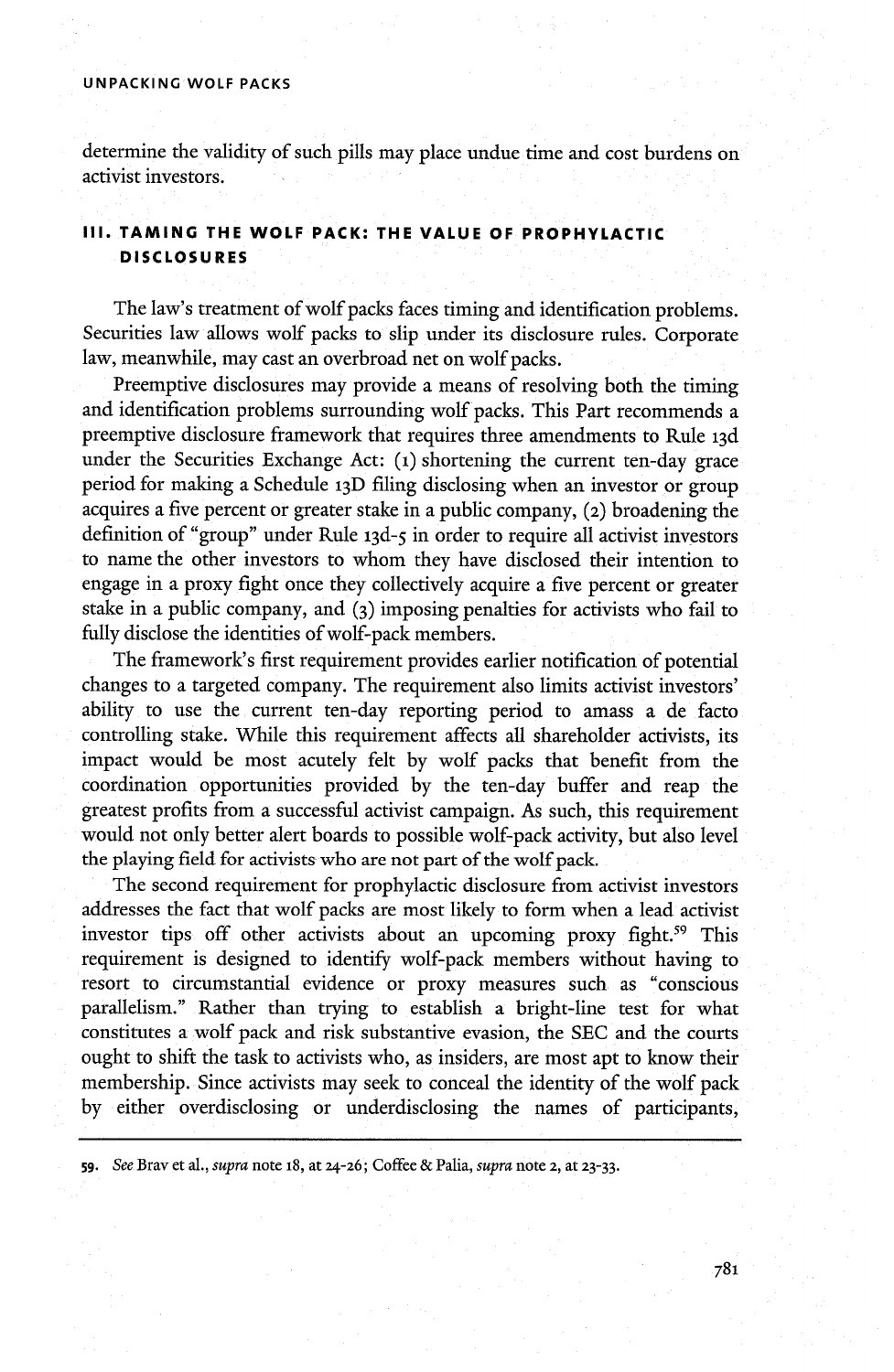**I** recommend, as a third requirement, introducing penalties to deter such behavior. For example, funds that have received solicitations but fail to disclose their membership in a wolf pack should be penalized. Membership in a wolf pack could be identified ex post **by** establishing a rebuttable presumption that major purchasers of target company stock in the days immediately leading up to a Schedule **13D** filing are members of the wolf pack. Penalties for investors that fail to disclose their membership in a wolf pack could include requirements to disgorge profits or dispose of stock holdings.

While this proposal is novel, **it** is well situated within the bounds of both securities and corporate law. Under the Dodd-Frank Wall Street Reform and Consumer Protection Act, Congress expressly provided that the **SEC** could shorten reporting windows.<sup>60</sup> Additionally, Schedule 13D, which shareholders are required to file when they exceed a five percent ownership threshold, asks shareholders to declare the purpose of their purchases and "contracts, arrangements, understandings or relationships **. . .** with respect to any securities of the issuer."<sup>61</sup> Moreover, the Second Circuit has explicitly held that "the purpose of section **<sup>1</sup> <sup>3</sup>(d)** is to alert the marketplace to every large, rapid aggregation or accumulation of securities, regardless of technique employed, which might represent a potential shift in corporate control."<sup>62</sup> Additionally corporate law requires that corporate boards only deploy poison pills that are proportional to the threat posed.<sup>63</sup> The disclosure framework would not only help corporate boards better determine what constitutes a proportional response to a wolf pack, but would also make boards more accountable for disproportionate responses.

## **CONCLUSION**

This Comment argues that current securities law and corporate law are inconsistent and ineffective in their treatment of wolf packs. Securities law adopts an excessively narrow view of wolf packs, allowing them to slip past its disclosure rules. Corporate law, on the other hand, has construed wolf packs far more broadly and risks overpunishing investors. **I** argue that a prophylactic disclosure framework will correct the gaps in the current law and

**63. ALLEN ET AL.,** *supra* note **28,** at **522-31.**

<sup>6</sup>o. *See* Dodd-Frank Wall Street Reform and Consumer Protection Act, Pub. L. No. **111-203, § 929R,** 124 *Stat.* **1376,** 1866 **(2010)** (modifying section 1<sup>3</sup> (d)(i) of the Securities Exchange Act **of 1934** to require disclosure "within ten days after such acquisition **...** or within such shorter time as the Commission may establish **by** rule").

**<sup>61.</sup> 17** C.F.R. **§ 2<sup>4</sup> o.13d-loi (2015).**

**<sup>62.</sup> GAF** Corp. v. Milstein, *453* **F.2d 709, 717 (2d** Cir. **1971).**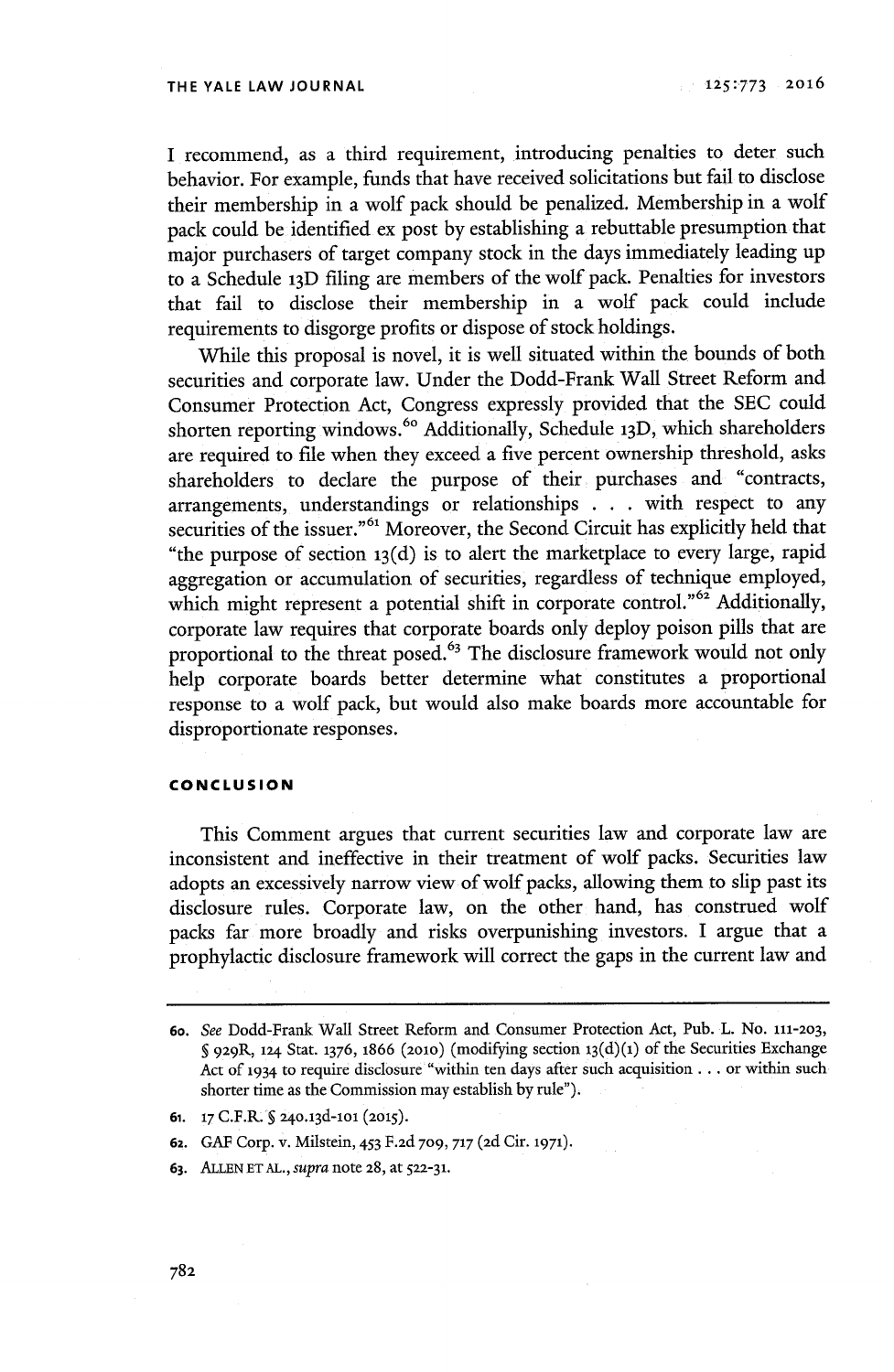restore the proper power balance among corporate boards and control-seeking shareholders.

**CARMEN** X.W. **LU**

Yale Law School, **J.D.** expected **2016.** I am especially grateful to Jonathan Macey, John Morley, and Vishal Chanani for their valuable feedback and advice, and to Roberta Romano for inspiring this project. **I** would also like to thank Jeff Chen, Dahlia Mignouna, Michael Clemente, and the editors of the *Yale Law Journal* for their insightful suggestions and careful editing.